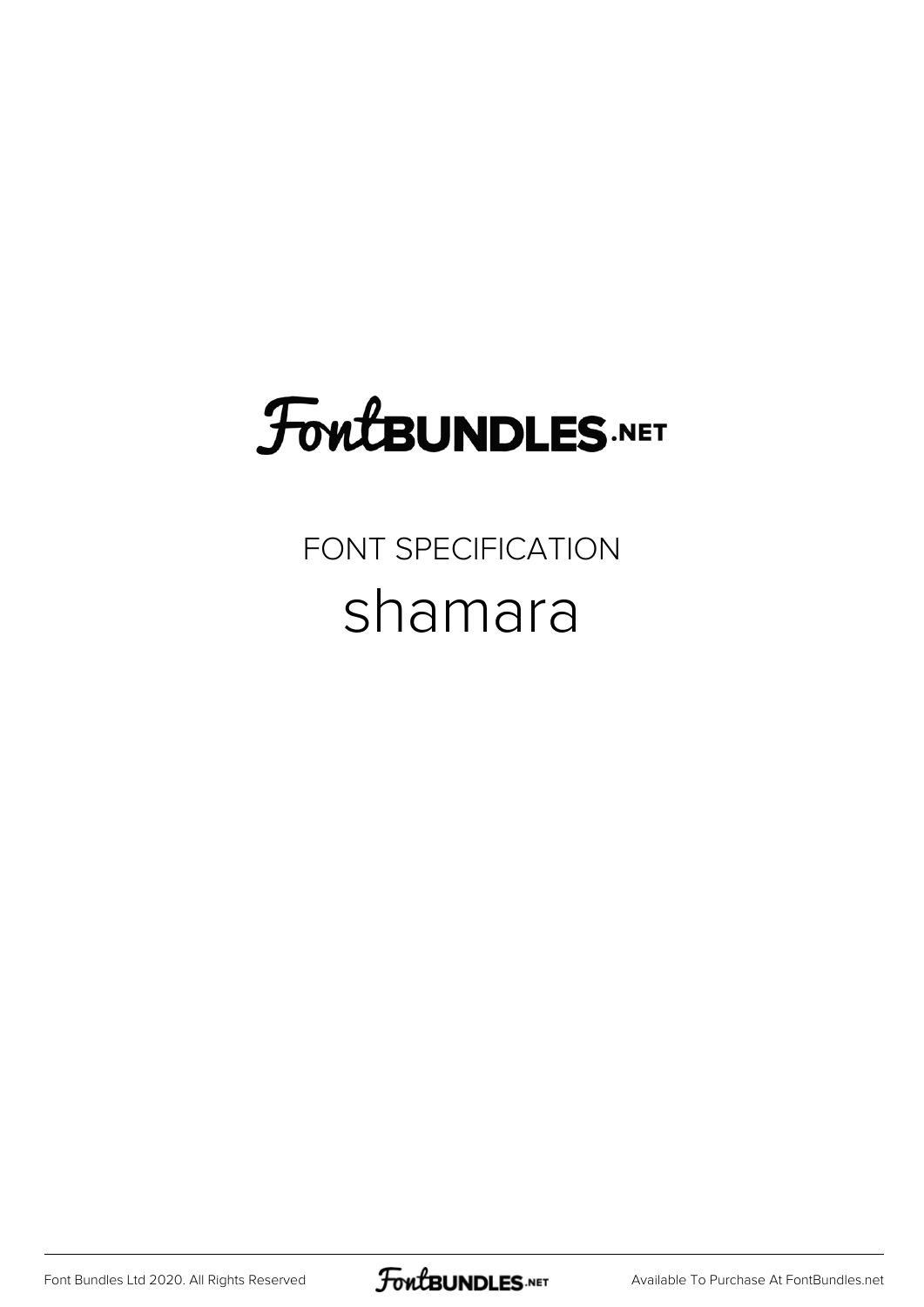## shannie - Regular

**Uppercase Characters** 

ABCDEFGHIJKLMNOPQRSTUV  $W$  $XZ$ 

Lowercase Characters

**Numbers** 

## 0123456789

Punctuation and Symbols

All Other Glyphs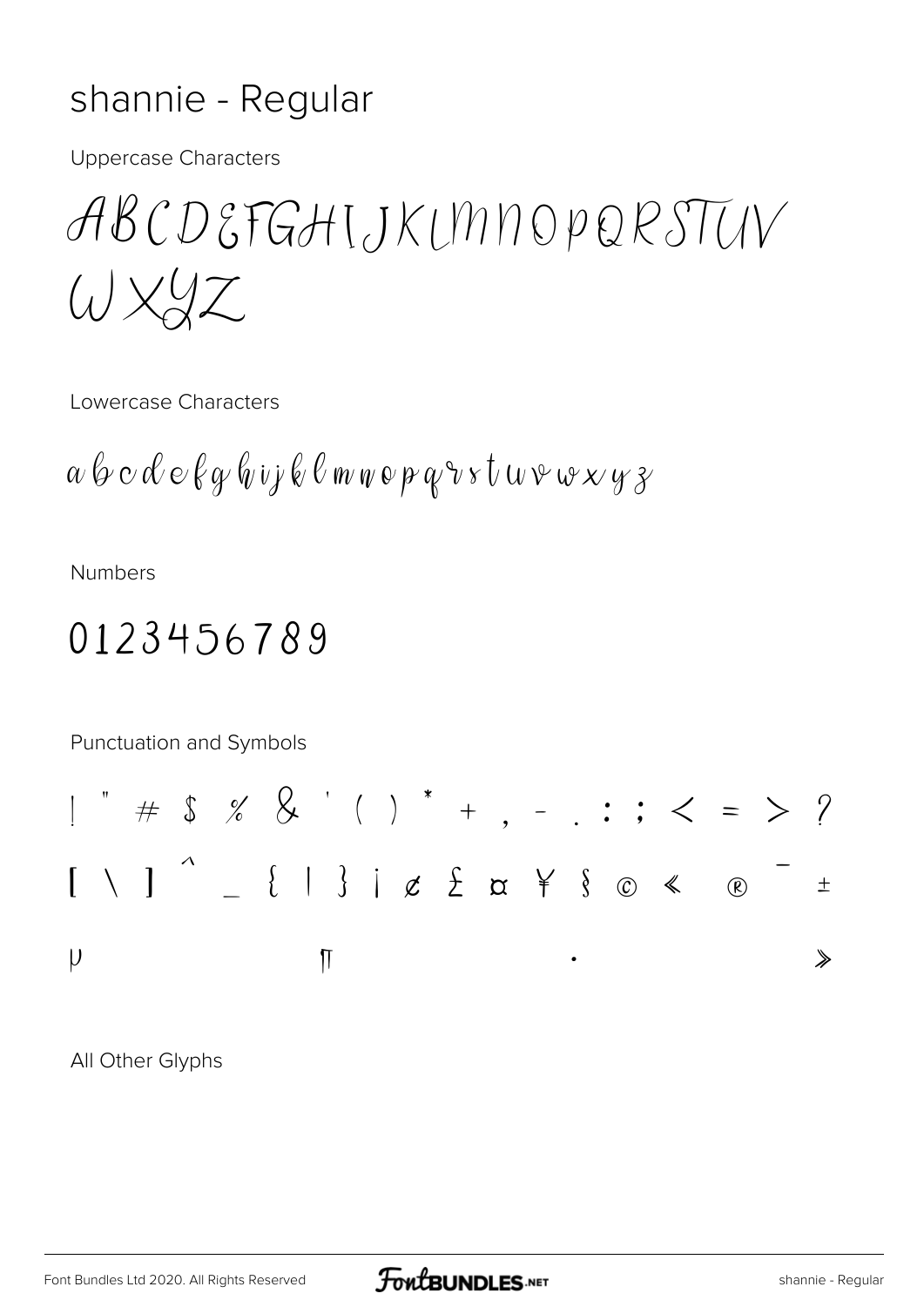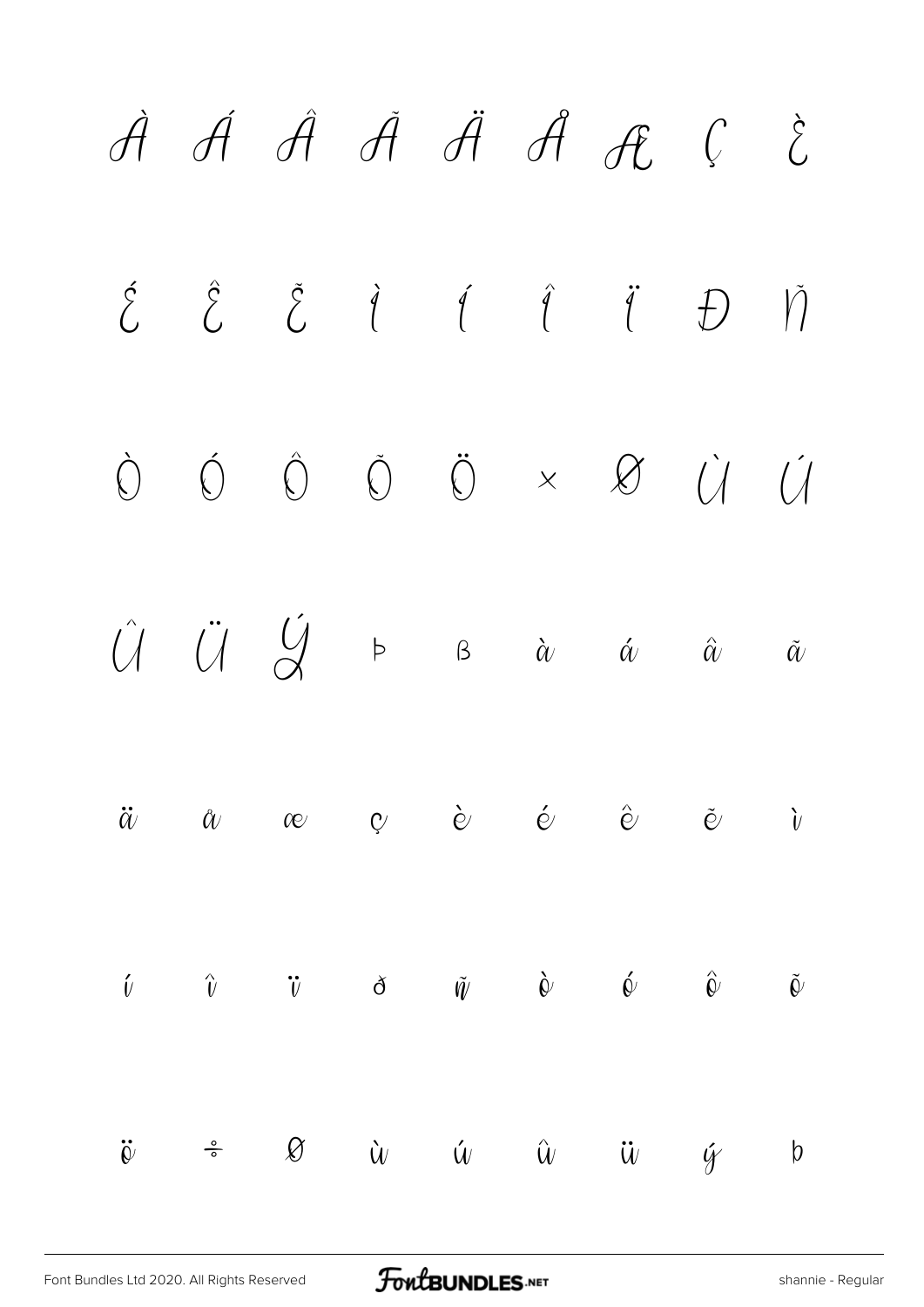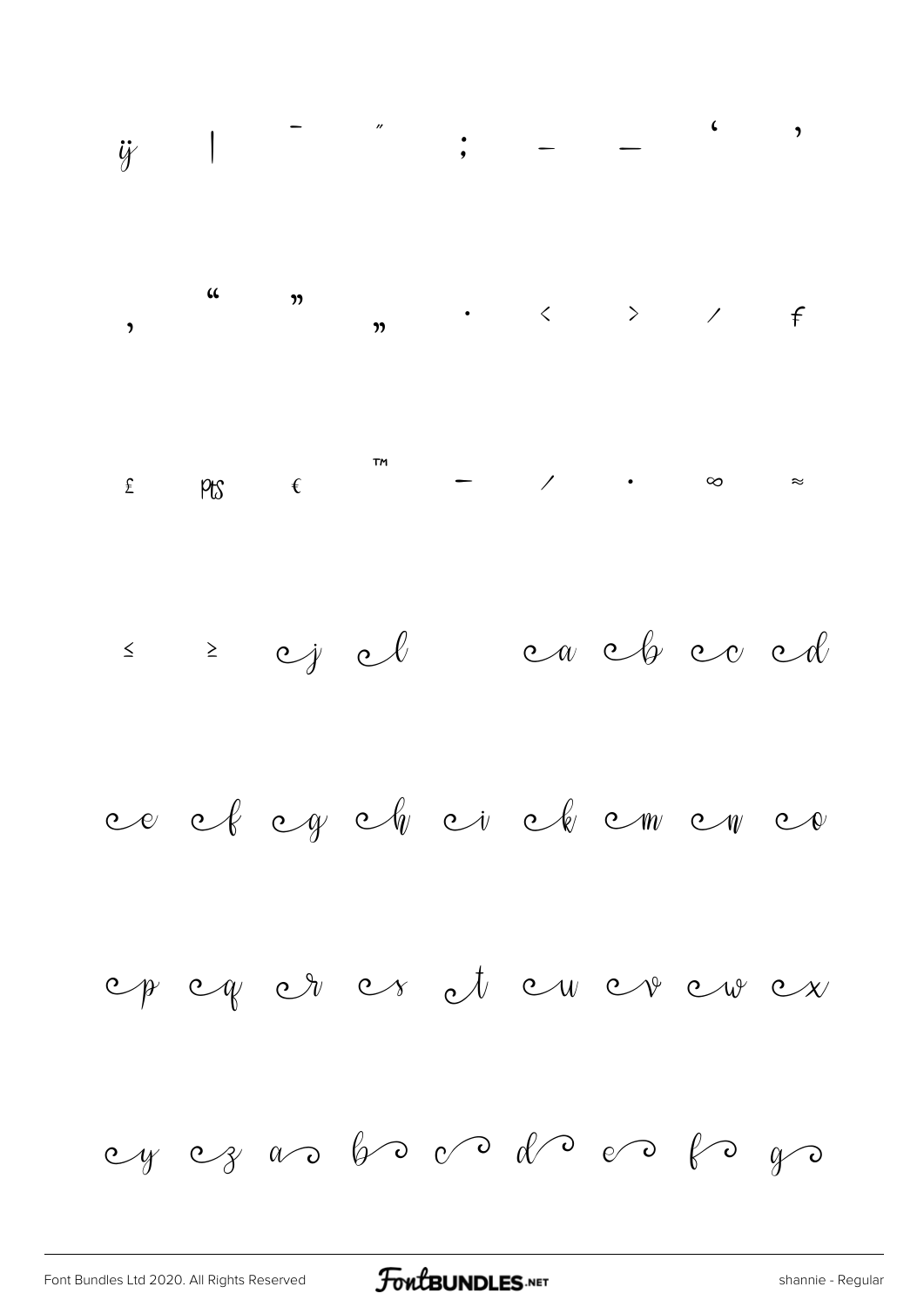